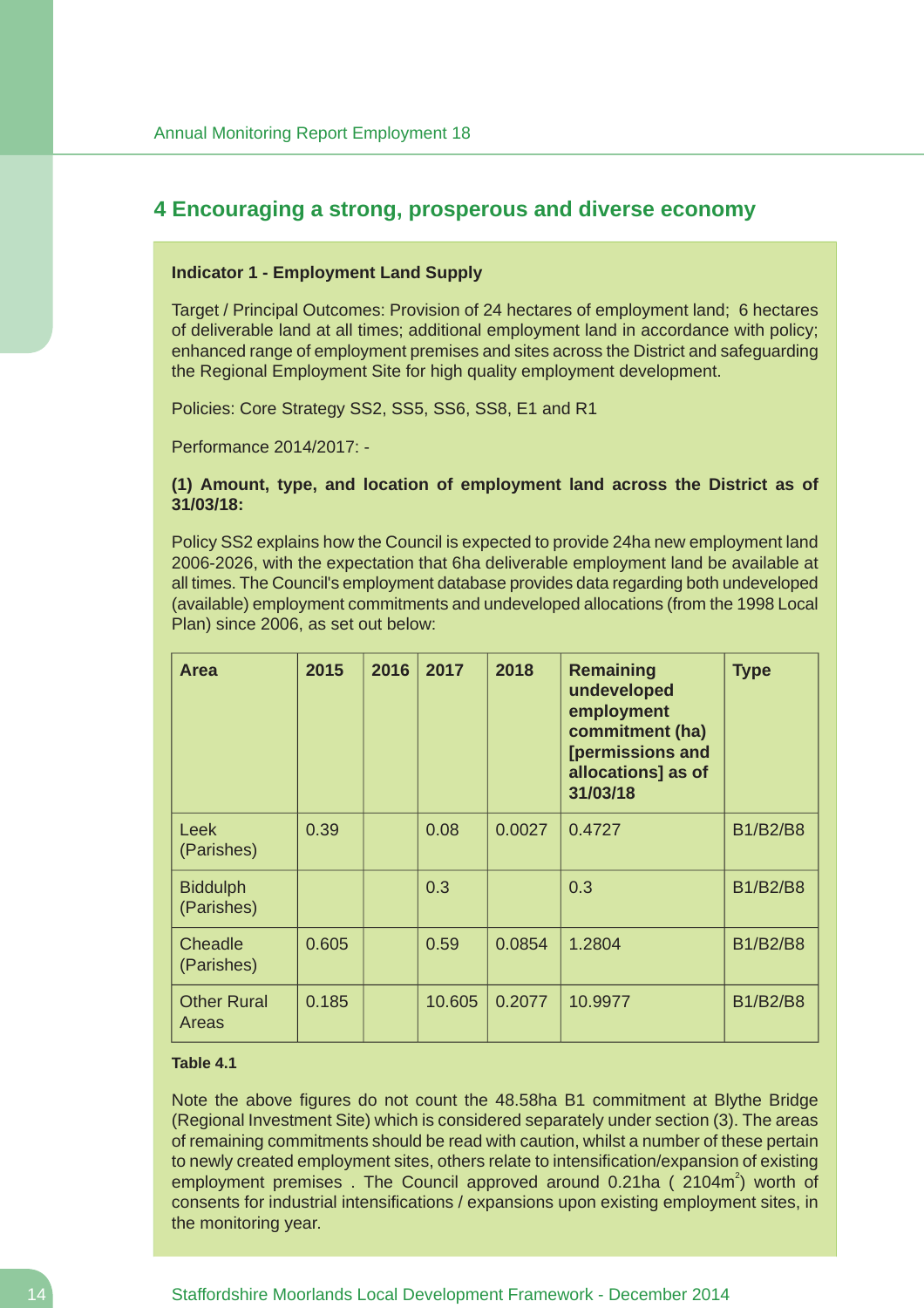Separately to this data, the 2014 *NLP Employment Land Requirement Study* for the Staffordshire Moorlands calculated total B-class floorspace completions across the District between 2006-2013 at around 8.4ha. However the NLP data was more selective in that only commitments that created new net industrial floorspace or changes of use between B-classes, were counted (whereas like for like redevelopments were not counted). It should be noted that NLP also recorded losses of B-class employment land over the same period, which was actually a higher figure [see Indicator 2 below].

**(2) Amount, type and location of employment land completed in the District during the monitoring year 2014/15:**

| <b>Area</b>                | <b>Employment Land</b><br>completed(ha) | <b>Employment</b><br><b>Land completed</b><br>$(m2$ floorspace) | <b>Type</b> |
|----------------------------|-----------------------------------------|-----------------------------------------------------------------|-------------|
| Leek (Parishes)            | 0.019                                   | 76.5                                                            |             |
| <b>Biddulph (Parishes)</b> |                                         |                                                                 |             |
| <b>Cheadle (Parishes)</b>  | 0.005                                   | 55.61                                                           |             |
| <b>Other Rural Areas</b>   |                                         |                                                                 |             |
| <b>TOTAL</b>               | 0.024                                   | 132.11                                                          |             |

**Table 4.2**

**Amount, type and location of employment land completed in the District during the monitoring year 2015/16:**

| <b>Area</b>                | <b>Employment Land</b><br>completed(ha) | <b>Employment</b><br><b>Land completed</b><br>(m <sup>2</sup> floorspace) | <b>Type</b> |
|----------------------------|-----------------------------------------|---------------------------------------------------------------------------|-------------|
| Leek (Parishes)            | 0                                       |                                                                           |             |
| <b>Biddulph (Parishes)</b> | $\Omega$                                |                                                                           |             |
| <b>Cheadle (Parishes)</b>  | $\Omega$                                |                                                                           |             |
| <b>Other Rural Areas</b>   | $\Omega$                                |                                                                           |             |
| <b>TOTAL</b>               | $\bf{0}$                                |                                                                           |             |

**Table 4.3**

**Amount, type and location of employment land completed in the District during the monitoring year 2016/17:**